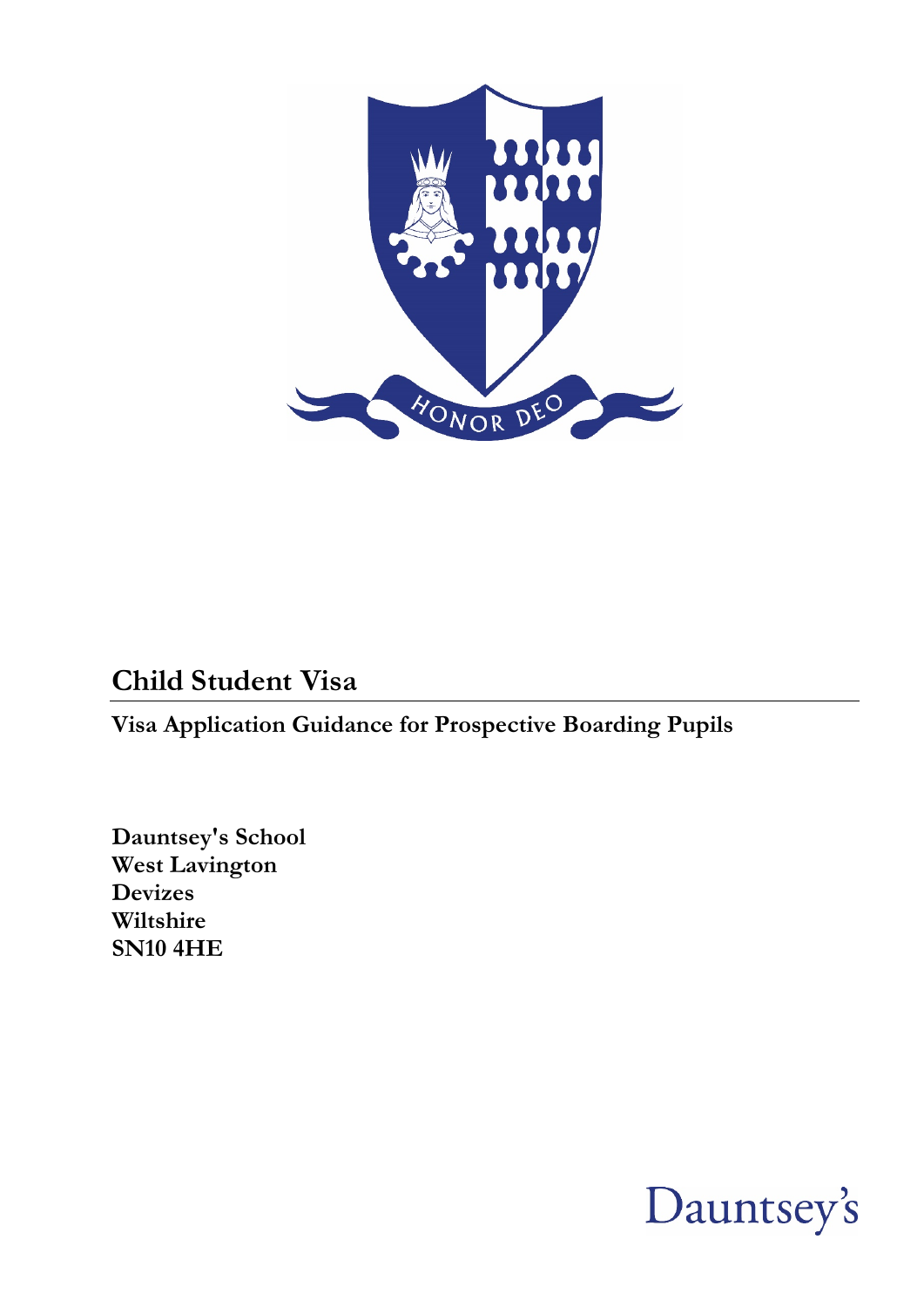#### **Visa application guidance for prospective boarding pupils**

Congratulations on your child being offered a place at Dauntsey's School.

As an international applicant this place is dependent on successfully obtaining a UK visa. We will issue a Confirmation of Acceptance of Studies (**CAS**) required by UK Visas and Immigration (**UKVI**) to sponsor your child to come to our School. **In order to issue a CAS, we will require a scanned copy of your child's passport.**

We understand that the pupil will be attending our School as a boarding pupil. If this is not the case, please contact the admissions office immediately.

You must apply for your child's visa no later than six months after the date of issue of the CAS.

We understand that the visa application process can be confusing, but we hope that this pack will successfully guide you through the process.

#### **Using this pack to help you complete your child's visa application**

This pack is structured in parts:

- **Part 1** provides detailed guidance for **ALL** parents as to how to complete the visa application for your child
- **Part 2** contains a letter which you must complete, consenting to your child making an application for a visa relying on the funds you have provided in support of their application and the arrangements made for their travel to, reception on arrival and care arrangements in the UK
- **Part 3** contains an application checklist which will help you to check you have all the information needed to make the application.

#### **Parental consent letter**

The template letter at Part 2 is drafted to be tailored to your and your child's particular circumstances: we ask you to follow the *Note to parent / legal guardian* and amend / delete the appropriate parts electronically.

After you have amended the letter, you are required to print the letter, obtain the necessary signatures, and send it with your child's application form. You must attach your child's birth certificate, adoption certificate or other court document as proof that you are their parent(s) / legal guardian(s).

In connection with its duties as a Child Student Sponsor, the School is required to retain a copy of a letter from you consenting to your child's visa application, and the arrangements made for their travel to, reception on arrival and care in the UK. **Therefore, please forward a signed copy of your consent letter to the school admissions office once it has been finalised.**

#### **Keeping the School informed**

If your child is travelling independently to the UK, please provide arrival / travel information directly to Mrs Megan Williams (**[m.williams@dauntseys.org](mailto:m.williams@dauntseys.org)**) in due course.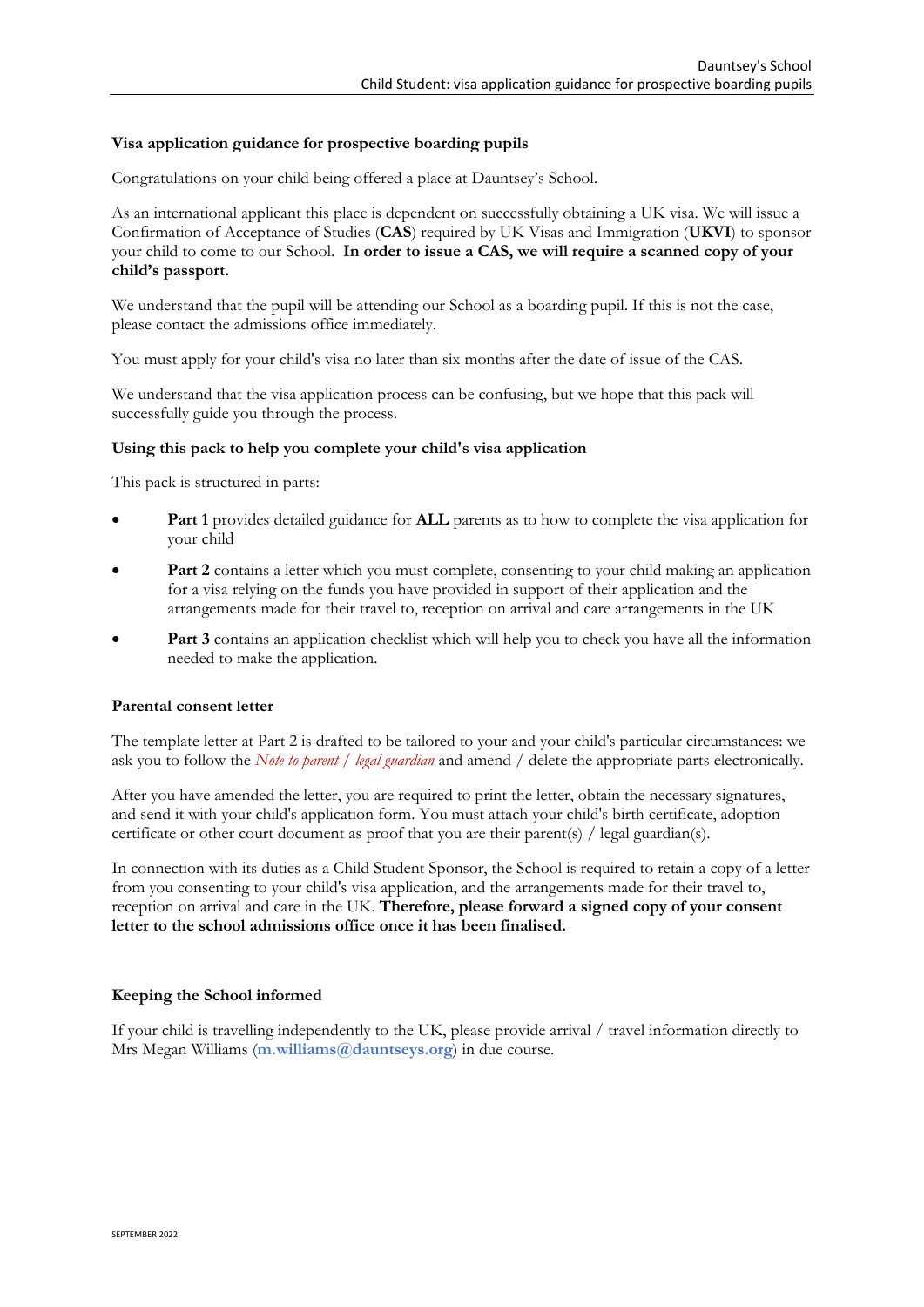#### **Missing information**

If you do not have all the information in the application checklist, we ask that you **do not submit the application**, but instead seek assistance from the UK government's website or your visa application centre. Should you require independent immigration advice, details of how to find an immigration adviser can be found here: [https://www.gov.uk/find-an-immigration-adviser.](https://www.gov.uk/find-an-immigration-adviser)

#### **Receiving a decision from UK Visas and Immigration**

As soon as you have received a decision from UKVI about your child's visa application, please let the admissions office know.

#### **Before you proceed**

We advise you to consult UKVI's guidance on Child Student visa applications [\(https://www.gov.uk/child-study-visa\)](https://www.gov.uk/child-study-visa) after reading through the documents in this pack, but before making the online application.

Should you require any assistance with your application, please contact the admissions office who will be happy to help.

Please note: our team are happy to answer questions where possible, but we cannot provide immigration advice.

Finally, we look forward to welcoming you to Dauntsey's.

Best wishes

Jo Sagers Registrar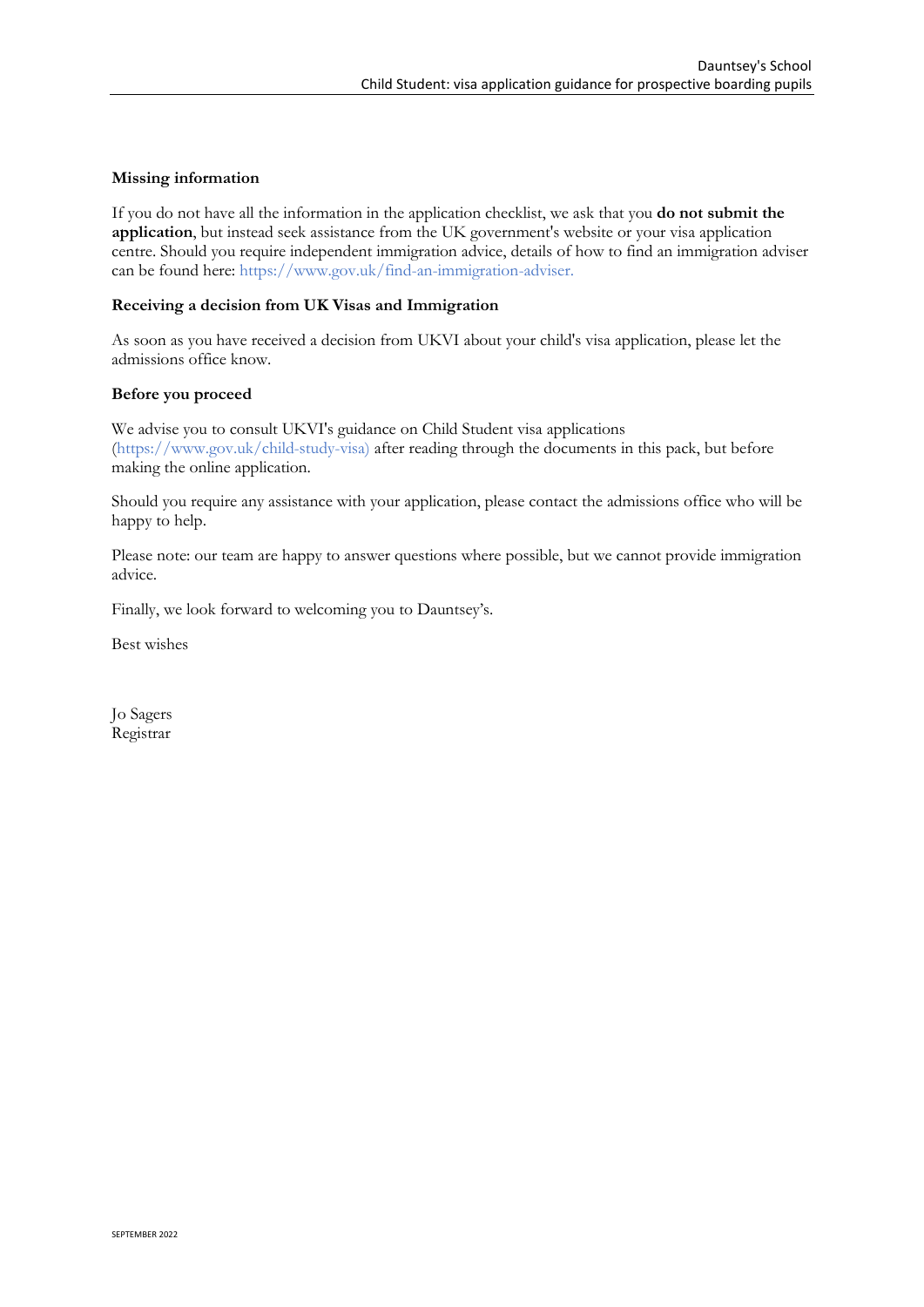# **Part 1 : Child Student: Visa Application and Guidance Pack for Boarding Pupils**

This guidance is provided by the School for information purposes only and is not official guidance provided by UK Visas and Immigration. It is general guidance that is not intended to amount to legal or other professional advice. It should not be treated as a substitute for obtaining independent legal or other professional advice relevant to your circumstances. Where this guidance contains links to websites and resources provided by third parties, these links are provided for information purposes only and the School has no control over, nor takes any responsibility for, the content of any such websites or resources. The School makes no representations, warranties or guarantees, whether express or implied, that the content of this guidance is accurate, complete or up to date.

You are advised to obtain legal or other professional advice if you require assistance with specific immigration queries. Dauntsey's School shall not be liable for any loss or damage arising out of, or in connection with, any use of or reliance on this guidance, or any websites or resources referred to in it.

### **Introduction**

Information on applying for a visa is available at<https://www.gov.uk/child-study-visa> and UKVI's Student policy guidance: [https://www.gov.uk/government/publications/points-based-system-student](https://www.gov.uk/government/publications/points-based-system-student-route)[route.](https://www.gov.uk/government/publications/points-based-system-student-route) The requirements which need to be satisfied are set out in full in the Child Student Immigration Rules [\(https://www.gov.uk/guidance/immigration-rules/immigration-rules-child-student\)](https://www.gov.uk/guidance/immigration-rules/immigration-rules-child-student). The information in this part is designed to supplement that guidance and the Rules.

The key requirements for a successful application for a Child Student visa are that your child is aged between 4 and 17 when applying and;

- has an unconditional offer of a place on a course at an independent school as confirmed on a Confirmation of Acceptance for Studies assigned by that independent school
- has the consent of his / her parents or guardian
- has enough money to cover course fees and living costs.

### **Overview**

#### **Course of study**

By coming to our School for full time education, your child meets this requirement. The CAS reference number provides your child with an official, unconditional offer of a place on a course and will act as evidence of this when prompted during the online visa application. The School meets the UKVI requirement of teaching a course in line with the Independent School Education Inspection standards.

#### **Parental consent**

All parent(s) / legal guardian(s) must complete the Parent / legal guardian consent letter.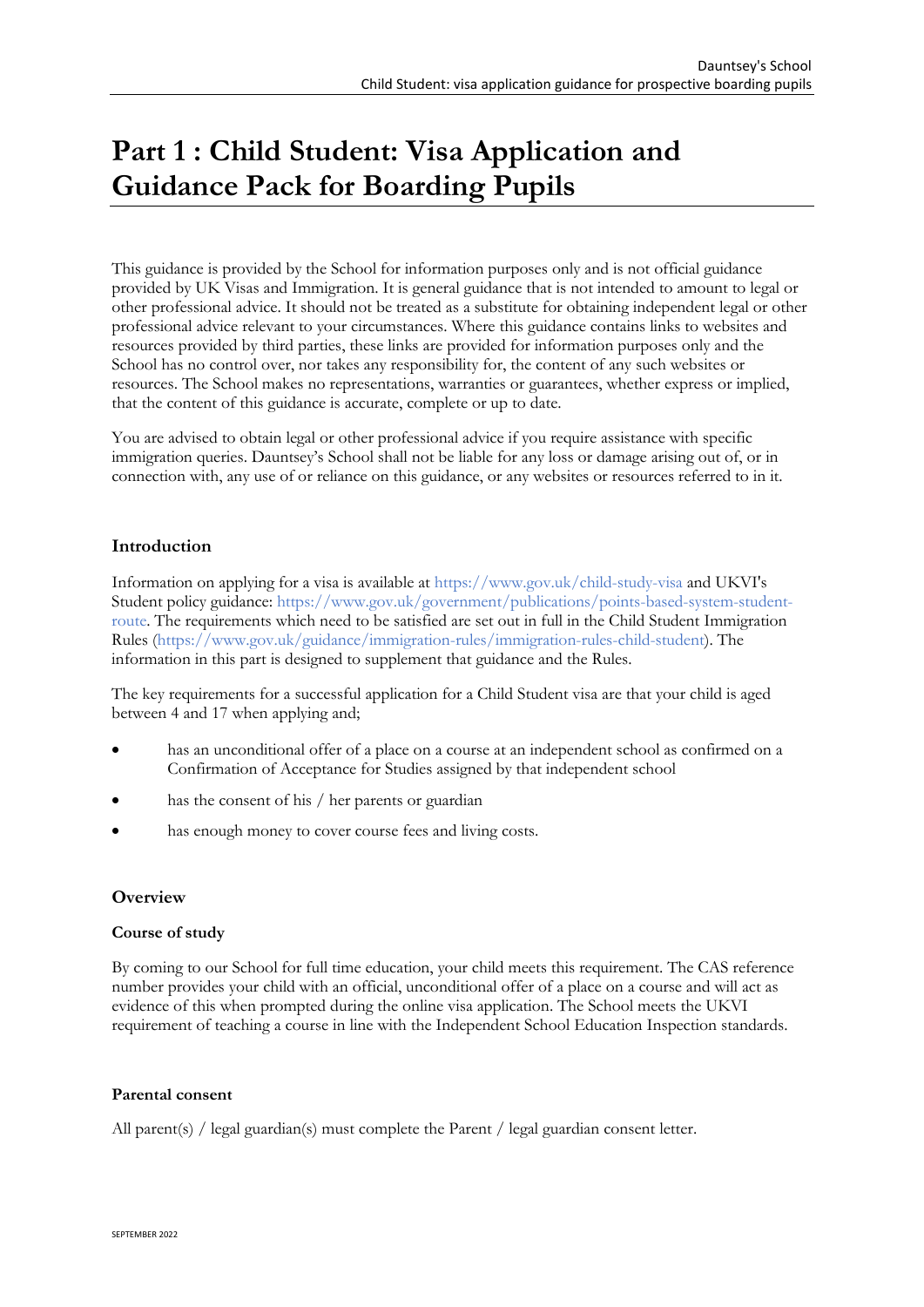**Important:** The application must be supported by **both** parents or legal guardians, or by just one parent if that parent has sole legal responsibility for the child. It is important that the correct people sign the letter.

You must attach your child's birth certificate, adoption certificate or other court document to the letter as proof that you are their parent(s) / legal guardian(s).

A copy of the letter and the relevant birth certificate, adoption certificate or other court document must **also** be sent to the admissions office at our School as UKVI require us to hold a copy on file.

#### **Funds**

Your child must be able to show funds sufficient to the value stated in the box titled *Remaining fees payable by the applicant for the first year*.

- If your child's school fees have already been paid in full for the first year, there is no requirement to show any additional funds.
- If you have only paid a proportion of the school fees for the first year, you will need to show evidence of the remaining balance.
- If your child's school fees are being paid by an Official Financial Sponsor (from the British government, your home government, the British Council or any international organisation or international company) we will have informed UKVI of this on your child's CAS and you will not need to do anything.
- If the Official Financial Sponsor is only paying a proportion of the school fees you must be able to evidence that your child has the rest of the money needed.

For further information about what sources of documentation are accepted by UKVI as proof of funds, see [our guidance notes](#page-9-0).

#### **Tuberculosis certificates**

Applicants from some countries are required to provide a medical certificate to prove they are clear of tuberculosis (**TB**).

Check here to see if your child is from one of these countries: [https://www.gov.uk/tb-test-visa.](https://www.gov.uk/tb-test-visa) If a TB test is required, you will need to obtain this before you submit the visa application. Details of approved clinics can be found at the above link.

#### **Differential evidence requirements**

You may be exempt from providing some supporting documents under so-called "differential evidence requirements". In particular, the differential evidence requirements provide that qualifying applicants do not need to submit evidence of finances with their application. Your child will qualify for the differential evidence requirements if they are a national of one of the countries listed in paragraph CS 13.1 of the [Child Student Immigration Rules.](https://www.gov.uk/guidance/immigration-rules/immigration-rules-child-student) Note, however, that UKVI reserves the right to ask to request additional evidence following submission of the visa application so it is still important that the relevant documents are available to be provided if required.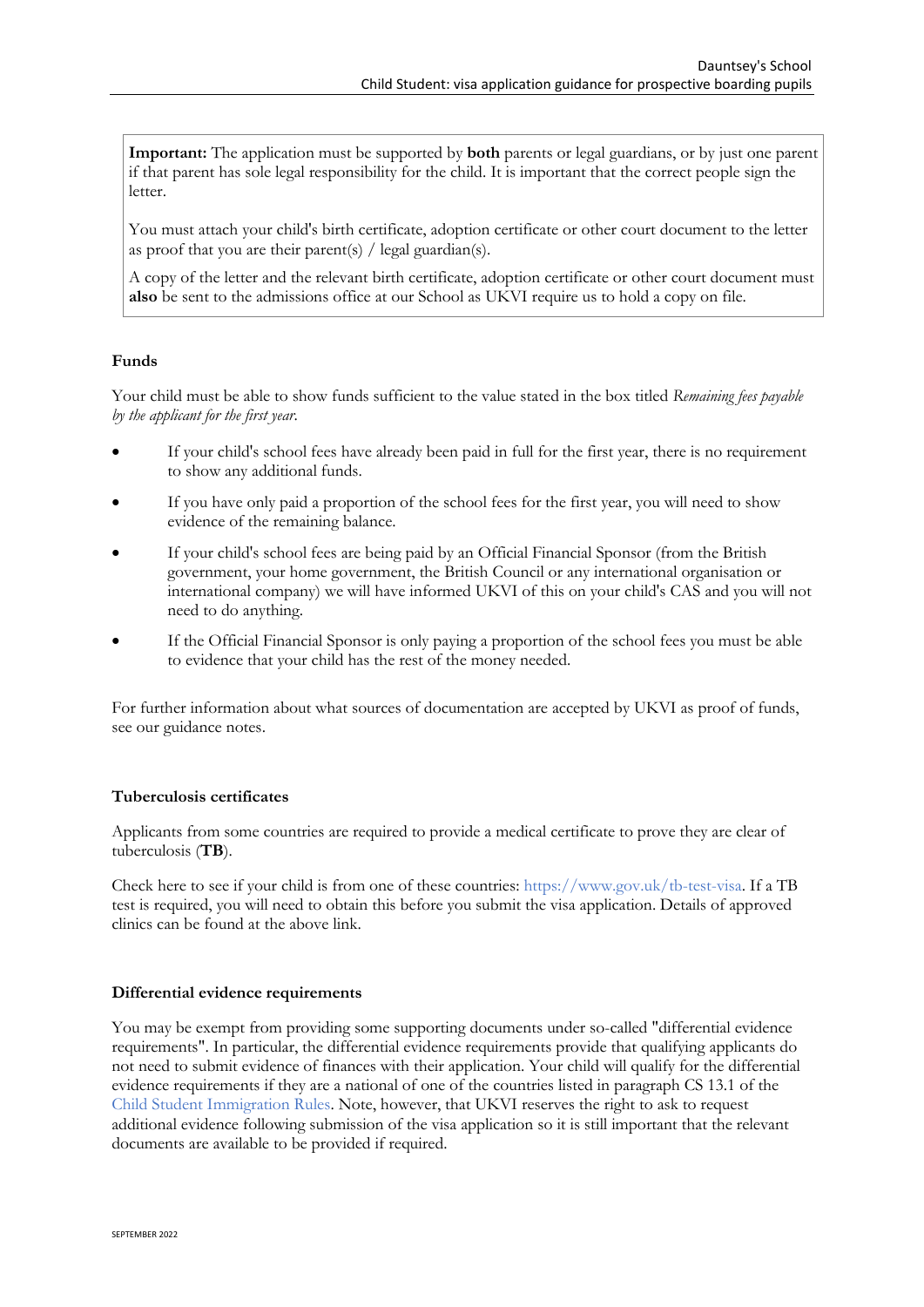**Important**: Any documents which are submitted in support of your child's application, but are not in English must be accompanied by a full translation that can be independently verified by UKVI. The original translation must contain confirmation from the translator / translation company:

- that it is an accurate translation of the original document
- that it was completed on the date the translation was completed
- be signed (full name and signature) by the translator or an authorised official of the company.

Contact details of the translator / translation company must also be provided should UKVI need to verify the documents.

#### **Completing the online application form**

The Child Student visa application must be completed online and can be found at [https://www.gov.uk/child-study-visa/apply.](https://www.gov.uk/child-study-visa/apply) To access the relevant form, click on "Start now" under the "Apply outside the UK" heading.

**EEA / Swiss nationals only**: if your child is an EEA or Swiss national **and** holds a "chipped" or

biometric passport (with this logo  $\Box$ ) you will be able to scan their passport and upload a photo of them using the free "UK Immigration: ID Check" app to confirm their identity. They will not need to attend an appointment at a visa application centre. Additionally, your child will not be issued with a physical visa or biometric residence permit but instead they will get a digital immigration status which can be viewed and proved online.

Your child is applying under the "Child Student" visa category.

Everyone else will need to go to a visa application centre after submitting their online visa application. At that visa application centre appointment your child's biometric data (a digital photograph and scans of their fingerprints) will be taken. The visa application centres are managed by UKVI's outsourced partners TLS Contact (for applicants in Europe, Africa and parts of the Middle East) and VFS Global for all other countries. Links to the websites of the visa application centres in each country can be found here: [https://www.gov.uk/find-a-visa-application-centre.](https://www.gov.uk/find-a-visa-application-centre)

The online system will also allow you to upload scans of your child's supporting documents or offer you facilities to have those documents scanned for you for an additional fee. If your child is required to attend an appointment as part of the application process, they will need to submit their passport. This will either need to be done at the visa application centre or posted to another address after they have attended that appointment.

#### **Biometric Residence Permits (BRPs)**

**Applicants who are not applying using the "UK Immigration: ID Check" app only:** Applicants who are required to attend an appointment at a visa application centre as part of the visa application process will be issued with a vignette in their passport if their application is successful. That vignette will be valid for 30 days from the date indicated as the intended travel date on the visa application form. It is this vignette which allows your child to enter the UK.

The full conditions and duration of your child's permission to enter and remain in the UK will be endorsed on a BRP that your child will need to collect at School.

A decision letter from UKVI will accompany your child's passport containing the vignette. This decision letter will give details of the date from which your child's BRP should be available for collection in the UK.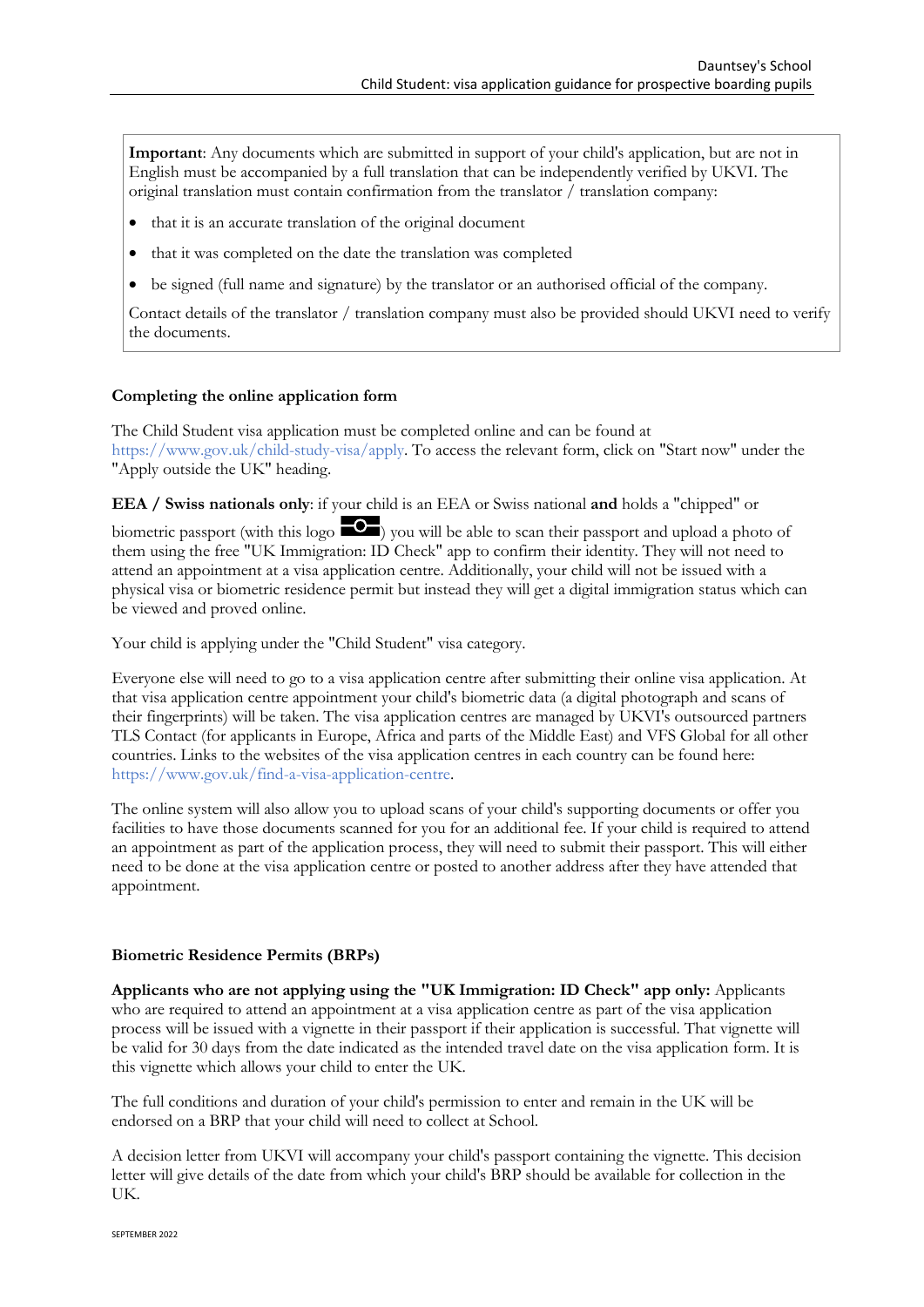Dauntsey's School has an agreement with UKVI whereby you can opt for your child's BRP to be sent directly to the School. The School will normally issue the BRP to your child within ten days of the permit arriving at the School.

**If you wish the school to receive your child's BRP you will need to enter the following ACL code 2SC472 when prompted in the Alternative Location field during the online application process.**

UKVI requires us to take a copy of your child's BRP; the original should remain with your child or education guardian for safe keeping.

#### **Immigration health surcharge**

The immigration health surcharge is a financial contribution to the UK's National Health Service. This is payable if your child is granted permission to enter the UK to study for a limited time period longer than six months. You will need to pay a fee of  $\frac{1}{470}$  for each period of twelve months' permission granted when you make the visa application. Further information is available at: [https://www.gov.uk/healthcare](https://www.gov.uk/healthcare-immigration-application/overview)[immigration-application/overview.](https://www.gov.uk/healthcare-immigration-application/overview)

#### **Submitting your application and documentation**

Once you are satisfied that you have all the relevant supporting documentation, you will need to:

- submit your child's online application
- pay the application fee and immigration health surcharge
- follow the instructions for enrolling your child's biometrics (either at a visa application centre or using the "UK Immigration: ID Check" app)
- follow the instructions for submitting your child's supporting documents:
	- current passport
	- previous passports (if these contain previous UK visas)
	- parental consent letter
	- proof of your relationship to your child (birth / adoption certificate or court document)
	- TB certificate (if required)
	- proof that your child has permission to live in the country they are applying in (if they are not a citizen of the country of application)
	- proof of finances (if additional funds need to be shown to pay balance of school / boarding fees and your child is not subject to the differential evidence requirements).

**IMPORTANT**: You will be required to prove the relationship between you and your child. You must do this by providing, as part of the application, your child's birth certificate, certificate of adoption or court document naming you as legal guardian (as appropriate).

#### **Interviews**

If your child is aged 16 or above, they may be asked to undertake an interview, either in person, or on the telephone to check that they are a genuine student.

As a result of the interview your child may be refused a visa. If they fail to attend the interview without reasonable excuse their application will be refused.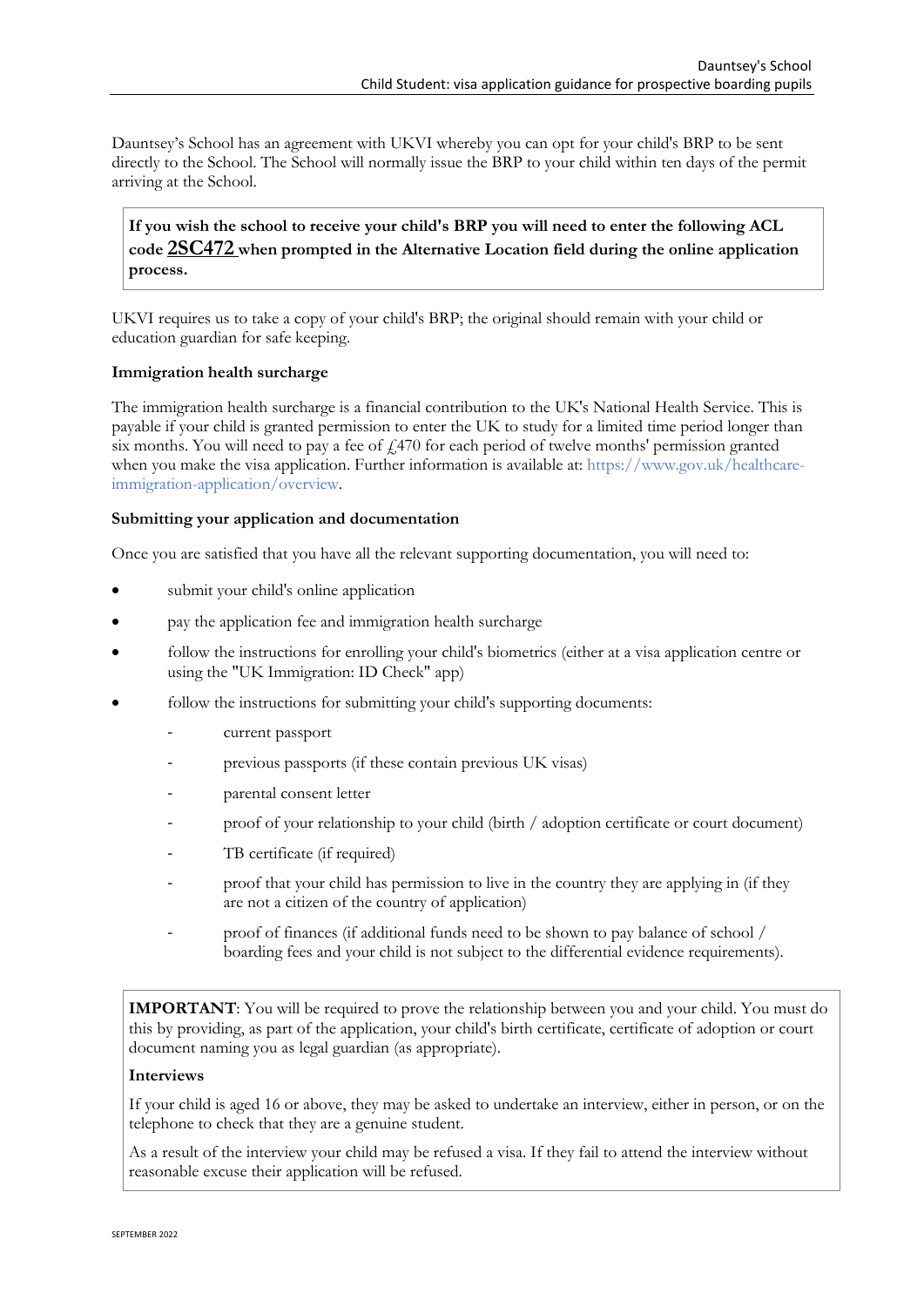### **GUIDANCE NOTES**

#### **Funds**

**Child Student visa differential evidence requirements:** under the so-called "differential evidence requirement" some pupils will be exempt from having to provide evidence of finances when submitting their visa application. You will qualify under these requirements if you are a national of one of the countries listed in paragraph CS 13.1 of the Child Student Immigration Rules [\(https://www.gov.uk/guidance/immigration-rules/immigration-rules-child-student\)](https://www.gov.uk/guidance/immigration-rules/immigration-rules-child-student). Please note though that even if you do benefit from these relaxed requirements, UKVI still reserve the right to ask to see sufficient evidence of finances and therefore it is still important that you do have the required evidence of finances available. We have therefore provided full details below regarding the financial evidence you may be asked to supply with your visa application.

The funds which your child needs to be show that are available for their studies in the UK is the total of all outstanding course fees and boarding fees for one academic year. Therefore, if you have paid the first years' course and boarding fees in full this will be confirmed on your child's CAS and you will not need to provide any additional evidence of funds with the visa application.

UKVI will accept the documents listed below as proof that your child has the required funds to study and board at our School.

In all cases the available monies must be specifically for the pupil's school / boarding fees and must be kept in the same bank account after the application is made until they are spent on school / boarding fees.

If the funds are held in an overseas currency, UKVI uses the exchange rate for the relevant currency into pounds sterling displayed on the OANDA website

[\(https://www.oanda.com/currency/converter/\)](https://www.oanda.com/currency/converter/). The exchange rate on the date of application will be used, not the date of the bank statement.

If your child is relying on money held by you as parent or legal guardian, you must submit evidence of your relationship such as:

- your child's birth certificate showing both parents' names
- your child's certificate of adoption showing the names of both adoptive parents
- a court document naming you as your child's legal guardian(s).

In addition, you must submit a letter confirming that your child has your permission to use those funds in support of their visa application.

#### **Personal bank or building society statements**

Funds may be held in any form of personal bank or building society account (including current, deposit, savings, pension from which the funds can be withdrawn or investment account) provided the account allows the funds to be accessed immediately. Funds held in other accounts or financial instruments such as shares, bonds, credit cards, pensions from which the funds cannot be withdrawn immediately, regardless of notice period, will not be accepted.

The funds may be held in the child's name, either parents' name, or the name of their legal guardian. The funds cannot be held in the name of a business, even if that business is owned by the child's parent or legal guardian.

Evidence of funds will not be accepted if they are held in a financial institution where any of the following apply: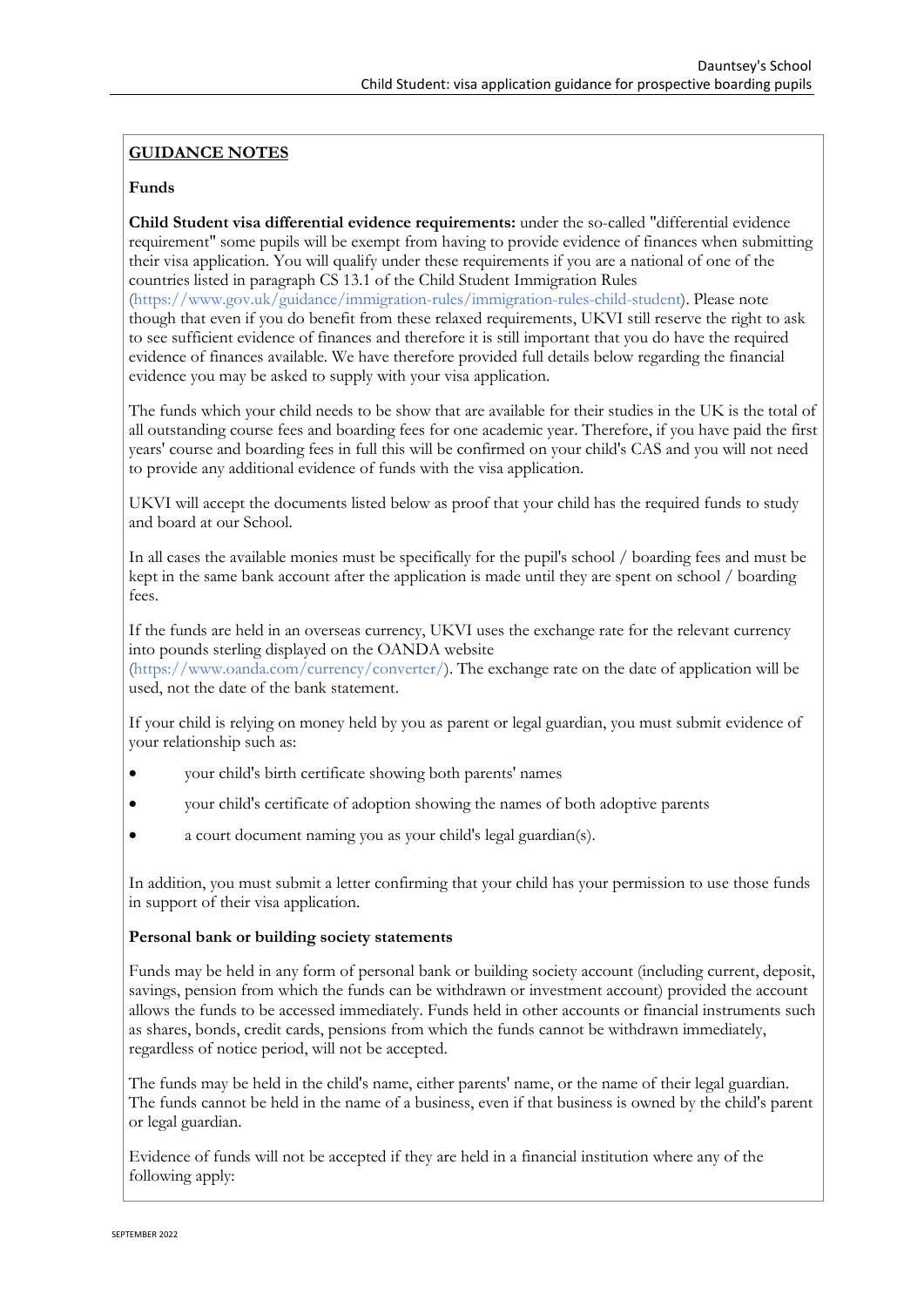- UKVI are unable to make satisfactory verification checks
- the financial institution is not regulated by the appropriate regulatory body for the country in which that institution is operating (a list of financial regulators for each country can be found here: [https://www.bis.org/regauth.htm\)](https://www.bis.org/regauth.htm); or
- the financial institution does not use electronic record keeping.

Personal bank or building society statements, or a building society passbook, will be expected to show:

- the account holder's name (the child, a parent or legal guardian as appropriate)
- the account number
- the date of the statement
- information about the bank, such as contact details or a branch code
- that there is enough money in the account to cover a year's full boarding / school fees (less any amount you prepay to the School, which will be detailed in the CAS we issue).

The funds must have been in the account for a period of 28 consecutive days (finishing on the date of the closing balance) ending no more than 31 days before the date of application.

#### **Letter from the bank or building society**

As an alternative to bank statements, you may submit a letter from the bank or building society. The letter should:

- include the account holder's name (the child, a parent or legal guardian as appropriate)
- include the account number
- include contact information should UKVI need to verify the letter
- be dated
- be on the financial institution's headed paper
- be signed by an official of the financial institution; and
- confirm that there is enough money in the account to cover a year's full boarding / school fees (less any amount you prepay to the School, which will be detailed in the CAS we issue).

The letter must confirm the monies have been in the account for a period of 28 consecutive days (finishing on the date of the closing balance) ending no more than 31 days before the date of application.

#### **Official Financial Sponsors**

You are financially sponsored if you are given money to cover some or all of your course fees and / or living costs. This financial sponsorship can be used as evidence of money you have. You can receive official financial sponsorship from Her Majesty's Government, your home government, the British Council or any international organisation, international company, university or UK independent school.

If your child has been given official financial sponsorship details of this can be provided on your child's CAS, in which case no further documents are needed. Otherwise, you must provide a letter of confirmation from the sponsor which shows: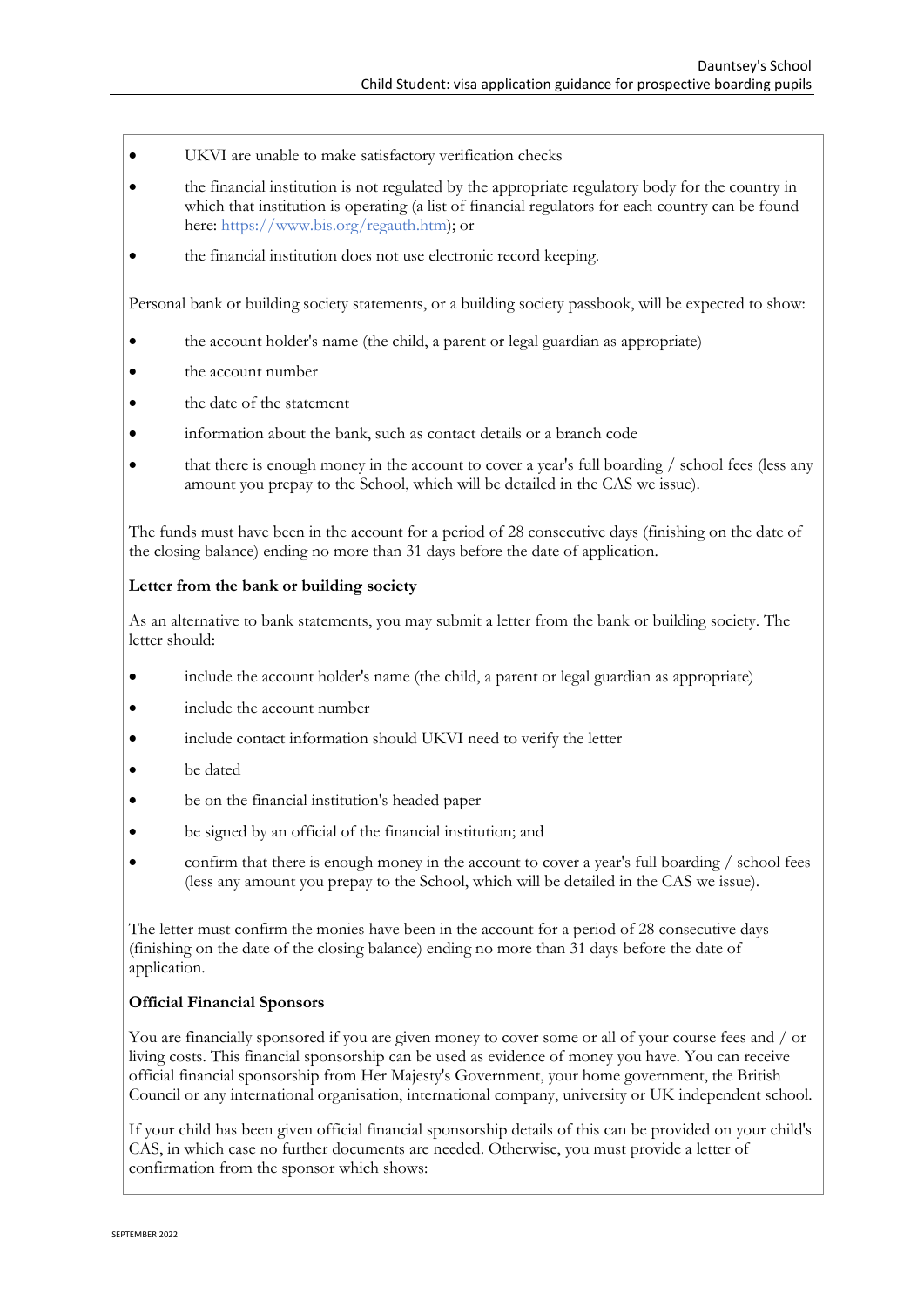- <span id="page-9-0"></span>• the pupil's name
- the name and contact details of the Official Financial Sponsor
- the date of the letter
- the length of time the official financial sponsorship will cover
- the amount of money the sponsor is giving to you or a statement that your sponsor will cover all of your course and boarding fees.

If your sponsor is covering part only of your school fees, you must show that you have the rest of the money needed.

If you are providing evidence of official financial sponsorship, in addition to evidence of your own personal funds, any money paid to you by your Official Financial Sponsor will not be considered as available personal funds. Money cannot be counted twice.

Please also note that if your child is currently, or was within the last 12 months, financially sponsored by a government or an international scholarship agency, your child will need your sponsor's permission to stay in or re-enter the UK. You must provide UKVI with your financial sponsor's unconditional consent in writing. This must confirm that your sponsor has no objection to your child continuing studies in the UK. If your financial sponsor does not give consent, UKVI will refuse the application.

#### **Immigration health surcharge**

The immigration health surcharge is a financial contribution to the UK's National Health Service. This is payable if your child is granted permission to enter the UK to study for a limited time period longer than six months. You will need to pay a fee of  $\frac{1}{470}$  for each period of twelve months' permission to enter when you make the visa application. Note that the Surcharge is calculated on the basis of each period of six months that the visa will be valid for, rounded up to the next period of six months. For example, if the School is sponsoring you for one school year, the visa will be granted for an additional four months after the school year ends, so you will need to pay for 1.5 year's Immigration Health Surcharge. Further information is available at: [https://www.gov.uk/healthcare-immigration-application.](https://www.gov.uk/healthcare-immigration-application)

#### **Tuberculosis certificates**

Applicants from some countries are required to provide a medical certificate to prove they are clear of tuberculosis (**TB**).

Check here to see if your child is from one of these countries: [https://www.gov.uk/tb-test-visa.](https://www.gov.uk/tb-test-visa) If a TB test is required, you will need to obtain this before you submit the visa application. Details of approved clinics can be found at the above link.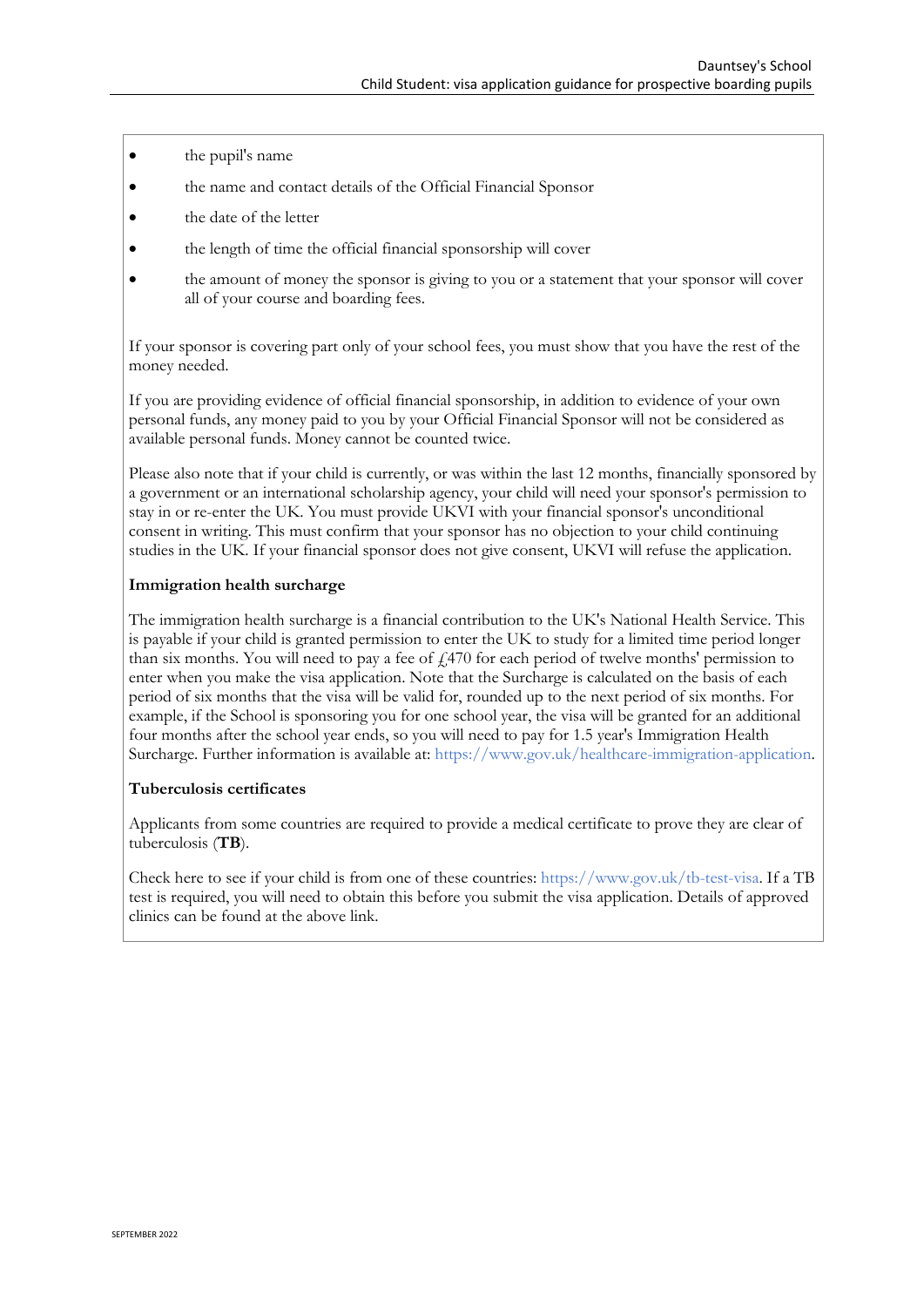# **Part 2 : Parent / legal guardian consent letter**

To: UK Visas and Immigration [• Name]

[• Address]

[• 00 month year]

Dear Sirs

## **Parent / legal guardian consent letter**

#### **Visa application, funds and travel arrangements - child living at Independent Boarding School**

 $\left[\bullet\right]$  am / We are] the parent(s) / legal guardian of  $\left[\bullet\right]$  name of applicant].

 $\left[\bullet\right]$  / We] consent to  $\left[\bullet\right]$  his / her] application for a Child Student visa.

 $\left[\bullet\right]$  He / She] has been offered a place at  $\left[\bullet\right]$  name of school] and will live at the School as a boarding pupil.

 $\left|\mathbf{e}\right|$  I/We] confirm that funds sufficient to meet  $\left|\mathbf{e}\right|$  my / our] child's financial maintenance requirements are available as prescribed by the Immigration Rules and are for the sole purpose of  $\left|\bullet\right|$  his / her] study and living costs in the UK.  $\cdot \cdot$  [ $\cdot$  ] / We] confirm that these funds will continue to be available in the manner prescribed in the Immigration Rules after  $\left|\bullet\right|$  his / her] visa application is made and will only be used for  $\left[\bullet\right]$  his /her] course fees and living costs in the UK.

[*Complete the next section if your child is travelling to the UK under arrangements organised by the School or an agency.*  Delete this sentence if your child will be travelling independently to the UK

 $\left[\bullet\right]$  I / We] consent to the arrangements made for  $\left[\bullet\right]$  my / our] child to travel to the UK,  $\left[\bullet\right]$  his / her] reception on arrival and to the living and care arrangements made for  $\left|\bullet\right|$  him / her] in the UK.]

#### **OR**

[*Complete the next section if your child is travelling to the UK independently (i.e. outside of any arrangement through the School or an agency)*

 $\left[\bullet\right]$  / We] confirm that independent arrangements have been made for  $\left[\bullet\right]$  my / our] child's travel to and reception in the UK and that we consent to those arrangements.  $\cdot$  I / We] also consent to the arrangements made for  $\left[\bullet\right]$  my / our] child's living and care in the UK.

 $\left|\frac{\cdot}{\cdot}\right|$  / We] have attached  $\left|\frac{\cdot}{\cdot}\right|$  my / our] child's  $\left|\frac{\cdot}{\cdot}\right|$  birth certificate / adoption certificate / court document] as proof  $\lceil \cdot \rceil$  am / we are  $\lceil \cdot \rceil$  my / ourl child's parent(s) / legal guardian(s).

[*Each parent needs to sign the following separate declarations - if there is only one parent who has sole responsibility for the child the second declaration is to be deleted and the first declaration amended to confirm that the signing parent has sole responsibility*]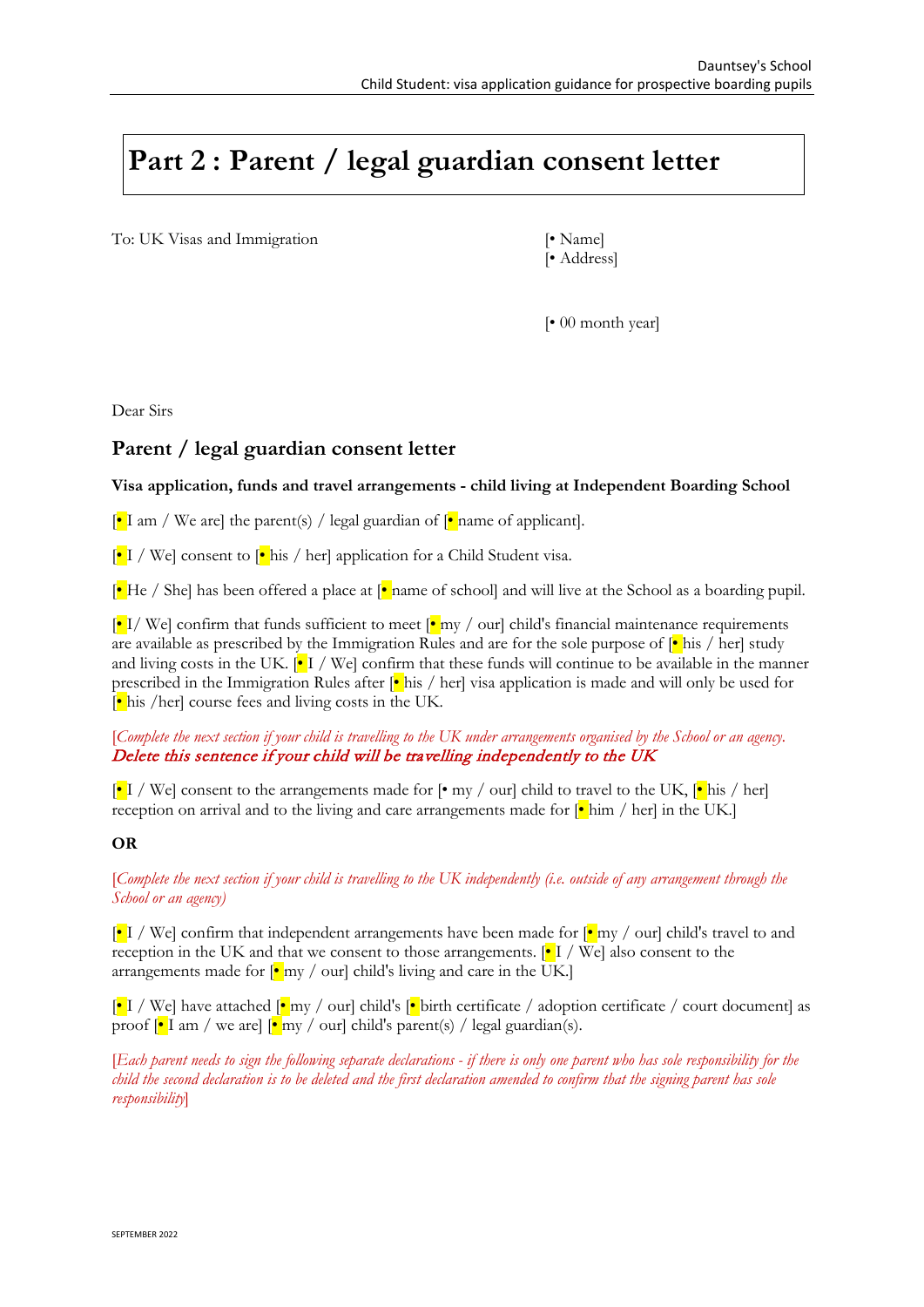I confirm that I have  $[•]$  legal custody and  $[•]$  sole] parental responsibility for  $[•]$  name of applicant] and agree with the content of this letter.

| Signature of parent / legal guardian |                                                             |
|--------------------------------------|-------------------------------------------------------------|
| Name of parent / legal guardian      |                                                             |
| Relationship to child                | $\lceil \cdot \text{mother} / \text{father} / \text{legal}$ |
| Date                                 |                                                             |

#### [*The following declaration is to be deleted if the letter is being signed by one parent with sole responsibility*]

I confirm that I have  $\left|\bullet\right|$  legal custody and] parental responsibility] for  $\left|\bullet\right|$  name of applicant] and agree with the content of this letter.

| Signature of parent / legal guardian |                                                             |
|--------------------------------------|-------------------------------------------------------------|
| Name of parent / legal guardian      |                                                             |
| Relationship to child                | $\lceil \cdot \text{mother} / \text{father} / \text{legal}$ |
| Date                                 |                                                             |

# **Note to parent / legal guardian**

Please complete the required sections and amend the text in square brackets as appropriate. Please delete the square brackets once you have made the necessary amendments.

**Please delete this note once you have amended the letter.**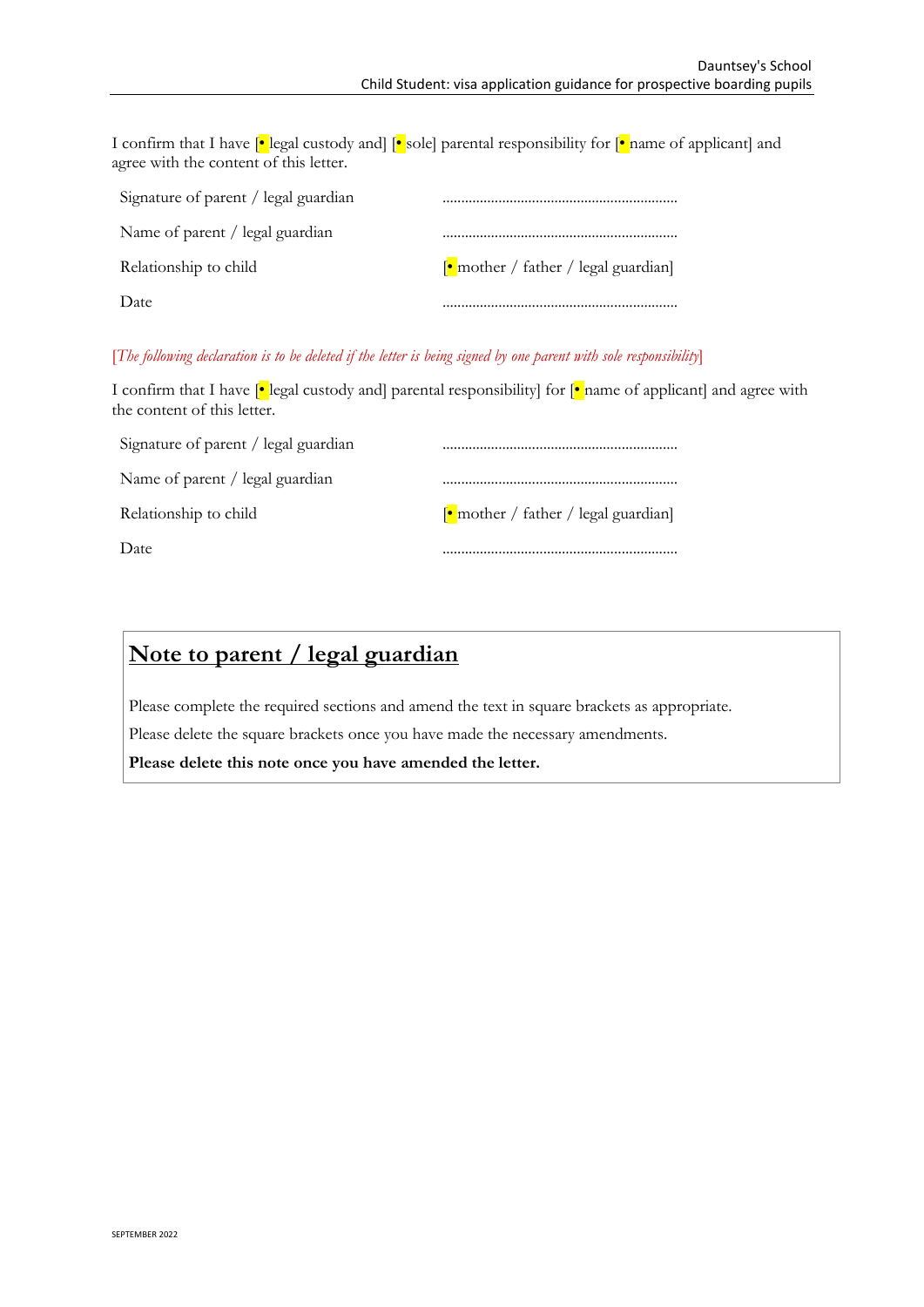# **Part 3 : Application checklist**

This checklist is designed to assist you throughout the application process.

We ask **ALL** parents to use and complete this checklist throughout the application process. Please return the completed checklist to the School's admission office, together with a copy of the relevant Parent / legal guardian consent letter authorising the application and your child's travel arrangements to the UK.

Name of your child ...................................................................................................................

| Date of intended entry to |  |
|---------------------------|--|
| the School                |  |

|                |                                                                                                                                                                                                                                                                                                                     | Yes | $\mathbf{N}\mathbf{o}$ | N/A |
|----------------|---------------------------------------------------------------------------------------------------------------------------------------------------------------------------------------------------------------------------------------------------------------------------------------------------------------------|-----|------------------------|-----|
| 1              | Is your child aged between 4 years and 17 years old?                                                                                                                                                                                                                                                                |     |                        |     |
| $\overline{2}$ | Are you applying for your child's visa within six months of the date of<br>the CAS and no earlier than six months before the course start date?                                                                                                                                                                     |     |                        |     |
| 3              | Have you checked how long the country in which your child resides<br>will take to process the visa application? If yes, will your application be<br>processed in time for your child to travel to the UK?                                                                                                           |     |                        |     |
| 4              | If you have not paid school fees in full in advance of the visa<br>application, can you prove that you have enough money to pay the<br>first year of the school fees (see box titled Remaining fees payable by the<br>applicant for first year on your child's CAS)                                                 |     |                        |     |
| 5              | Has the money which you need to show (if applicable) been in the<br>account for 28 consecutive days ending no more than 31 days before<br>the date of the visa application? Or, if monies are being paid by the<br>Official Financial Sponsor, does the CAS statement reflect this and<br>state the correct amount? |     |                        |     |
|                | Note: If overseas currency is being used, UKVI will convert overseas currency into<br>pounds sterling at the exchange rate prevailing on the OANDA website<br>$(\textit{https://www. oanda.com/currency/ converter/})$ on the date of application.                                                                  |     |                        |     |
| 6              | If your child is currently, or has in the last 12 months, been sponsored<br>by an Official Financial Sponsor, please ensure that you have the<br>financial sponsor's unconditional consent in writing confirming that<br>they have no objection to your child continuing studies in the UK at<br>the School.        |     |                        |     |
| 7              | Do you have your child's current (and valid) travel document or<br>passport and does that passport contain at least one page that is blank<br>on both sides to which the UK visa can be attached?                                                                                                                   |     |                        |     |
| 8              | Do you have your child's previous passport / travel document (if<br>applicable) to send with the application form?                                                                                                                                                                                                  |     |                        |     |
| 9              | Has your child ever been refused a visa, had their permission to stay<br>curtailed or been removed from the UK or any other country?                                                                                                                                                                                |     |                        |     |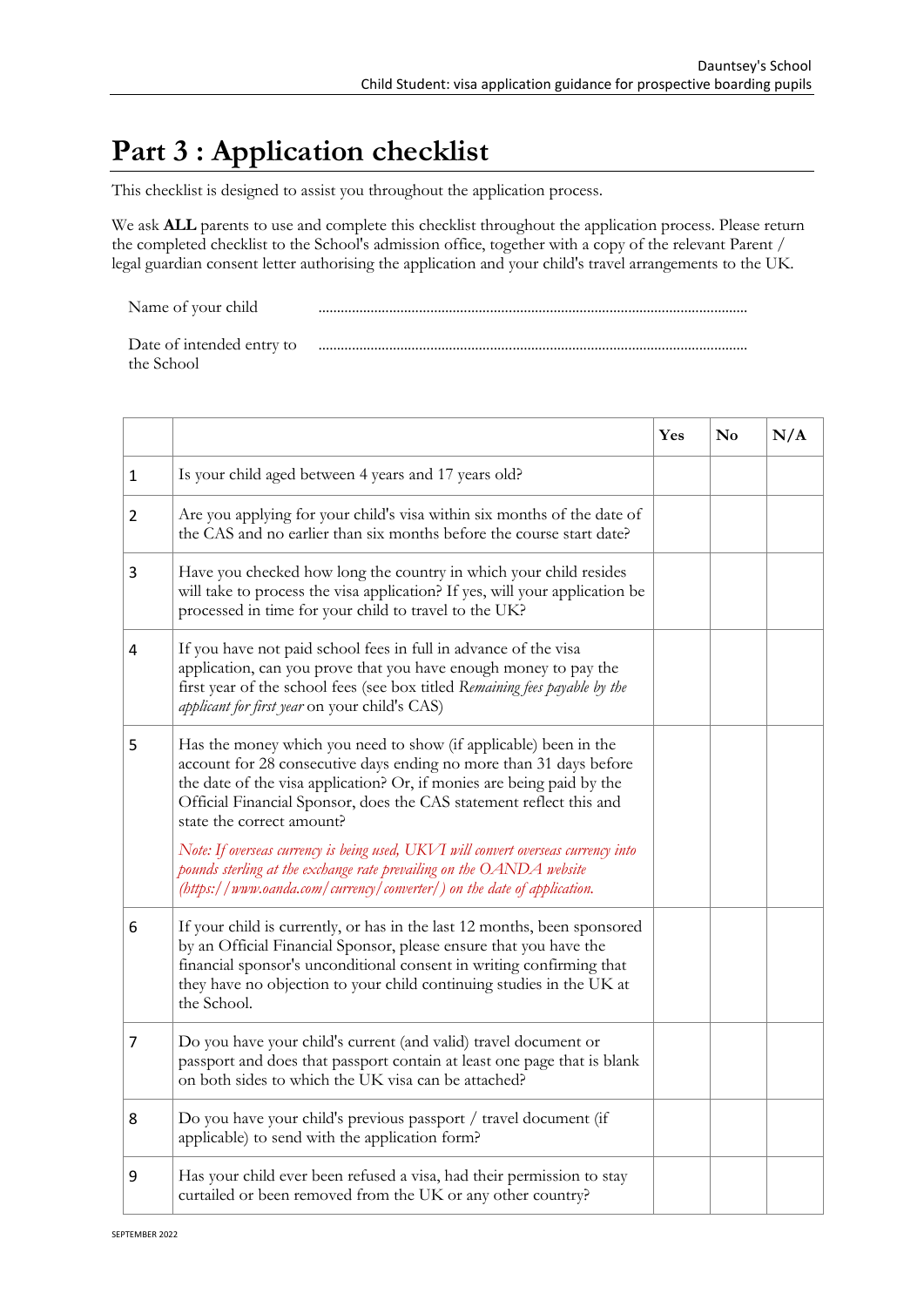|                                                                                                                                                                                           |                                                                                                                                                                                                                                                                                         | Yes | $\mathbf{N}\mathbf{o}$ | N/A |
|-------------------------------------------------------------------------------------------------------------------------------------------------------------------------------------------|-----------------------------------------------------------------------------------------------------------------------------------------------------------------------------------------------------------------------------------------------------------------------------------------|-----|------------------------|-----|
| 10                                                                                                                                                                                        | Have you confirmed that your child will collect their BRP from Mrs<br>Megan Williams after they have arrived at School?                                                                                                                                                                 |     |                        |     |
| 11                                                                                                                                                                                        | Have you completed the Parent / legal guardian consent letter and<br>attached your child's birth certificate / adoption certificate / court<br>document (as applicable) as proof you are your child's parent(s) / legal<br>guardian(s)                                                  |     |                        |     |
| 12                                                                                                                                                                                        | Do you have your child's tuberculosis certificate (if applicable) to<br>submit with the application?                                                                                                                                                                                    |     |                        |     |
| 13                                                                                                                                                                                        | If any documents are not in English, have you obtained a certified<br>translation of each document?                                                                                                                                                                                     |     |                        |     |
| 14                                                                                                                                                                                        | Do you have a debit or credit card to pay the appropriate application<br>fee and immigration health surcharge?                                                                                                                                                                          |     |                        |     |
| Now complete the online application form                                                                                                                                                  |                                                                                                                                                                                                                                                                                         |     |                        |     |
| Make sure you receive emails confirming submission of the form and payment of the application fee<br>and immigration health surcharge.                                                    |                                                                                                                                                                                                                                                                                         |     |                        |     |
| You need to follow the instructions carefully for enrolling biometrics and submitting the required<br>supporting documents.                                                               |                                                                                                                                                                                                                                                                                         |     |                        |     |
| 15                                                                                                                                                                                        | Have you paid the appropriate healthcare surcharge? Information<br>about the process can be found here: https://www.gov.uk/healthcare-<br>immigration-application/pay                                                                                                                   |     |                        |     |
| 16                                                                                                                                                                                        | If required, have you booked an appointment at your local visa<br>application centre for your child's biometric data to be taken?                                                                                                                                                       |     |                        |     |
| 17                                                                                                                                                                                        | Have you downloaded a PDF copy of the completed application form,<br>downloaded, printed and completed the UKVI document checklist<br>and appointment confirmation and taken copies of all the relevant<br>documentation to be submitted with the application, for your own<br>records? |     |                        |     |
| Now submit the supporting documents in accordance with the instructions provided at the end<br>of the online application process and attend the appointment you have booked (if required) |                                                                                                                                                                                                                                                                                         |     |                        |     |

Ensure that all relevant documents are downloaded, printed, completed and signed by the relevant parties.